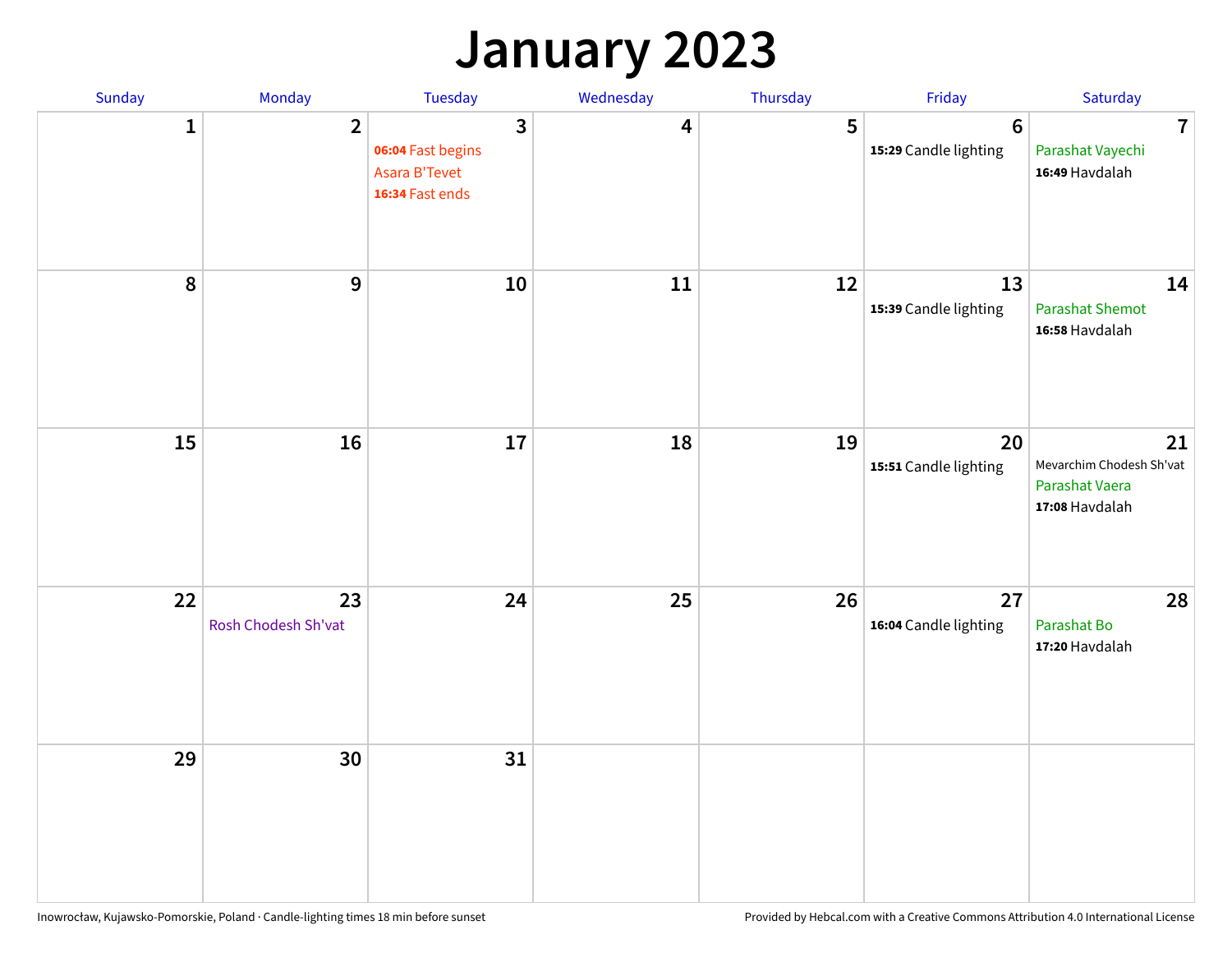# **February 2023**

| Sunday | Monday                        | Tuesday                 | Wednesday               | Thursday       | Friday                                  | Saturday                                                                                               |
|--------|-------------------------------|-------------------------|-------------------------|----------------|-----------------------------------------|--------------------------------------------------------------------------------------------------------|
|        |                               |                         | 1                       | $\overline{2}$ | $\overline{3}$<br>16:17 Candle lighting | $\overline{\mathbf{4}}$<br><b>Shabbat Shirah</b><br>Parashat Beshalach<br>17:32 Havdalah               |
| 5      | $6\phantom{1}6$<br>Tu BiShvat | $\overline{7}$          | 8                       | 9              | 10<br>16:30 Candle lighting             | 11<br>Parashat Yitro<br>17:44 Havdalah                                                                 |
| 12     | 13                            | 14                      | 15                      | 16             | 17<br>16:44 Candle lighting             | 18<br><b>Shabbat Shekalim</b><br>Mevarchim Chodesh Adar<br><b>Parashat Mishpatim</b><br>17:56 Havdalah |
| 19     | 20                            | 21<br>Rosh Chodesh Adar | 22<br>Rosh Chodesh Adar | 23             | 24<br>16:57 Candle lighting             | 25<br>Parashat Terumah<br>18:09 Havdalah                                                               |
| 26     | 27                            | 28                      |                         |                |                                         |                                                                                                        |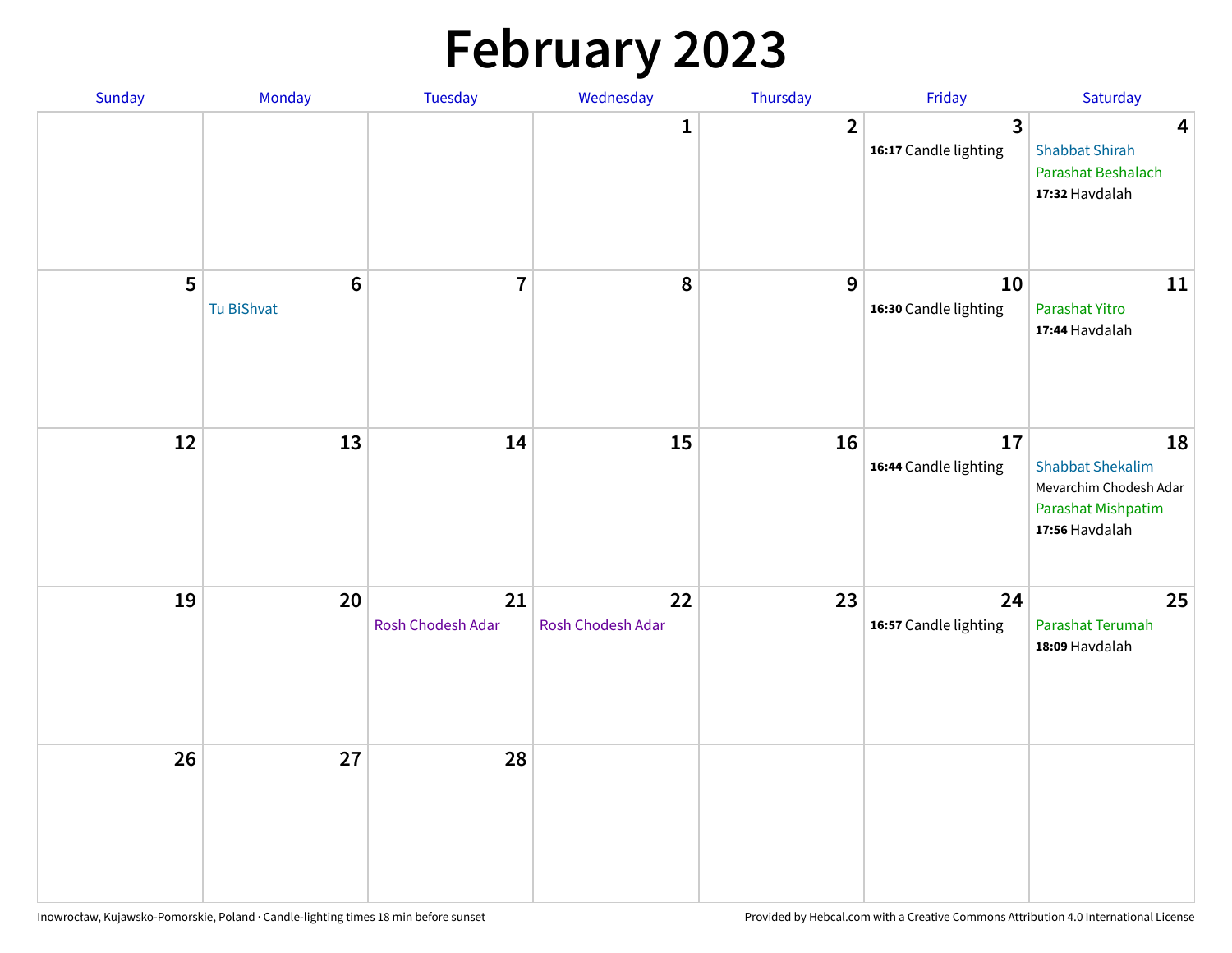#### **March 2023**

| Sunday | Monday                                                                                                | Tuesday                 | Wednesday                 | Thursday                        | Friday                      | Saturday                                                                                                 |
|--------|-------------------------------------------------------------------------------------------------------|-------------------------|---------------------------|---------------------------------|-----------------------------|----------------------------------------------------------------------------------------------------------|
|        |                                                                                                       |                         | 1                         | $\overline{2}$                  | 3<br>17:10 Candle lighting  | 4<br><b>Shabbat Zachor</b><br>Parashat Tetzaveh<br>18:21 Havdalah                                        |
| 5      | $6\phantom{1}6$<br>04:42 Fast begins<br><b>Ta'anit Esther</b><br>18:16 Fast ends<br><b>Erev Purim</b> | $\overline{7}$<br>Purim | 8<br><b>Shushan Purim</b> | 9                               | 10<br>17:23 Candle lighting | 11<br><b>Shabbat Parah</b><br>Parashat Ki Tisa<br>18:34 Havdalah                                         |
| 12     | 13                                                                                                    | 14                      | 15                        | 16                              | 17<br>17:36 Candle lighting | 18<br><b>Shabbat HaChodesh</b><br>Mevarchim Chodesh Nisan<br>Parashat Vayakhel-Pekudei<br>18:47 Havdalah |
| 19     | 20                                                                                                    | 21                      | 22                        | 23<br><b>Rosh Chodesh Nisan</b> | 24<br>17:48 Candle lighting | 25<br>Parashat Vayikra<br>19:00 Havdalah                                                                 |
| 26     | 27                                                                                                    | 28                      | 29                        | 30                              | 31<br>19:01 Candle lighting |                                                                                                          |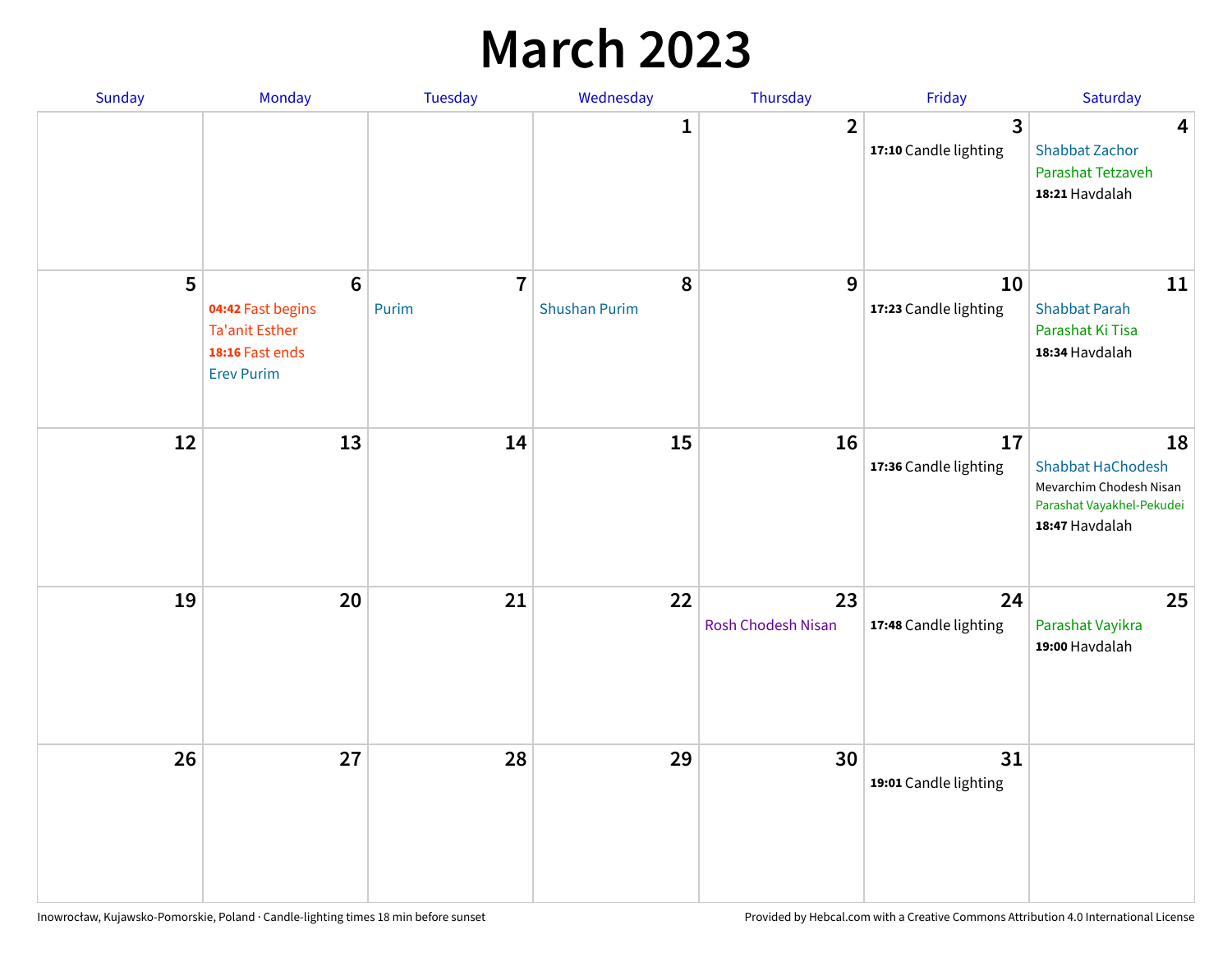## **April 2023**

| Sunday           | Monday          | <b>Tuesday</b>                            | Wednesday                                                                                   | Thursday                                 | Friday                                            | Saturday                                                                       |
|------------------|-----------------|-------------------------------------------|---------------------------------------------------------------------------------------------|------------------------------------------|---------------------------------------------------|--------------------------------------------------------------------------------|
|                  |                 |                                           |                                                                                             |                                          |                                                   | 1<br><b>Shabbat HaGadol</b><br>Yom HaAliyah<br>Parashat Tzav<br>20:13 Havdalah |
| $\overline{2}$   | 3               | $\overline{\mathbf{4}}$                   | 5                                                                                           | $6\phantom{1}$                           | $\overline{7}$                                    | 8                                                                              |
|                  |                 |                                           | 04:23 Fast begins<br><b>Ta'anit Bechorot</b><br><b>Erev Pesach</b><br>19:09 Candle lighting | <b>Pesach I</b><br>20:23 Candle lighting | <b>Pesach II</b><br>19:13 Candle lighting         | Pesach III (CH"M)<br>20:27 Havdalah                                            |
| 9                | 10              | 11                                        | 12                                                                                          | 13                                       | 14                                                | 15                                                                             |
| Pesach IV (CH"M) | Pesach V (CH"M) | Pesach VI (CH"M)<br>19:20 Candle lighting | <b>Pesach VII</b><br>20:35 Candle lighting                                                  | <b>Pesach VIII</b><br>20:37 Havdalah     | 19:25 Candle lighting                             | Mevarchim Chodesh Iyyar<br>Parashat Shmini<br>20:41 Havdalah                   |
| 16               | 17              | 18<br>Yom HaShoah                         | 19                                                                                          | 20                                       | 21<br>Rosh Chodesh Iyyar<br>19:38 Candle lighting | 22<br>Rosh Chodesh Iyyar<br>Parashat Tazria-Metzora<br>20:55 Havdalah          |
| 23               | 24              | 25<br>Yom HaZikaron                       | 26<br>Yom HaAtzma'ut                                                                        | 27                                       | 28<br>19:50 Candle lighting                       | 29<br>Parashat Achrei Mot-Kedoshim<br>21:10 Havdalah                           |
| 30               |                 |                                           |                                                                                             |                                          |                                                   |                                                                                |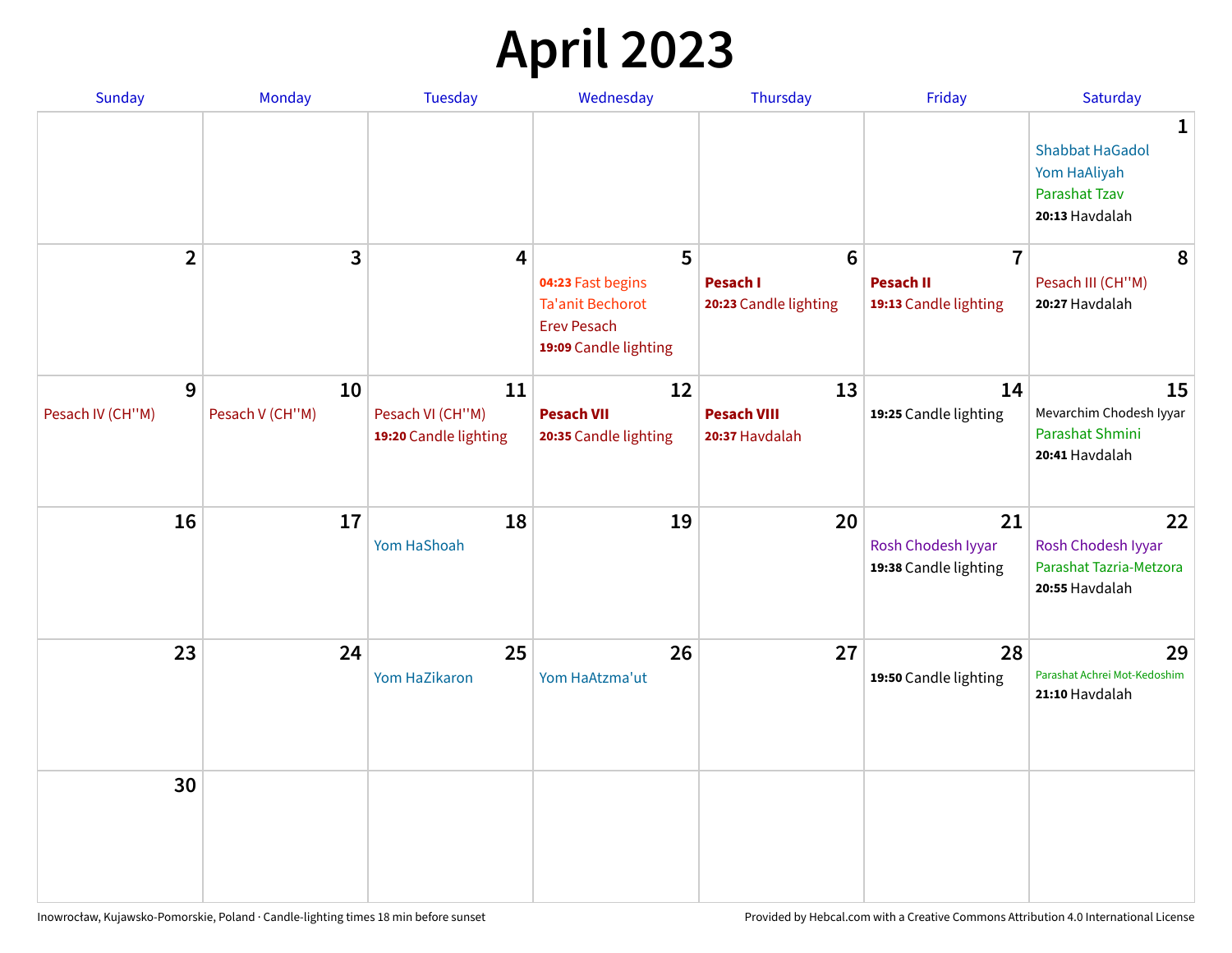#### **May 2023**

| Sunday                          | Monday       | Tuesday                 | Wednesday | Thursday                                           | Friday                                          | Saturday                                                             |
|---------------------------------|--------------|-------------------------|-----------|----------------------------------------------------|-------------------------------------------------|----------------------------------------------------------------------|
|                                 | $\mathbf{1}$ | $\overline{\mathbf{2}}$ | 3         | $\overline{\mathbf{4}}$                            | 5<br>Pesach Sheni<br>20:02 Candle lighting      | $\bf 6$<br><b>Parashat Emor</b><br>21:25 Havdalah                    |
| $\overline{7}$                  | 8            | $9$<br>Lag BaOmer       | 10        | 11                                                 | 12<br>20:14 Candle lighting                     | 13<br>Parashat Behar-Bechukotai<br>21:40 Havdalah                    |
| 14                              | 15           | 16                      | 17        | 18                                                 | 19<br>Yom Yerushalayim<br>20:25 Candle lighting | 20<br>Mevarchim Chodesh Sivan<br>Parashat Bamidbar<br>21:55 Havdalah |
| 21<br><b>Rosh Chodesh Sivan</b> | 22           | 23                      | 24        | 25<br><b>Erev Shavuot</b><br>20:34 Candle lighting | 26<br><b>Shavuot I</b><br>20:35 Candle lighting | 27<br><b>Shavuot II</b><br>22:08 Havdalah                            |
| 28                              | 29           | 30                      | 31        |                                                    |                                                 |                                                                      |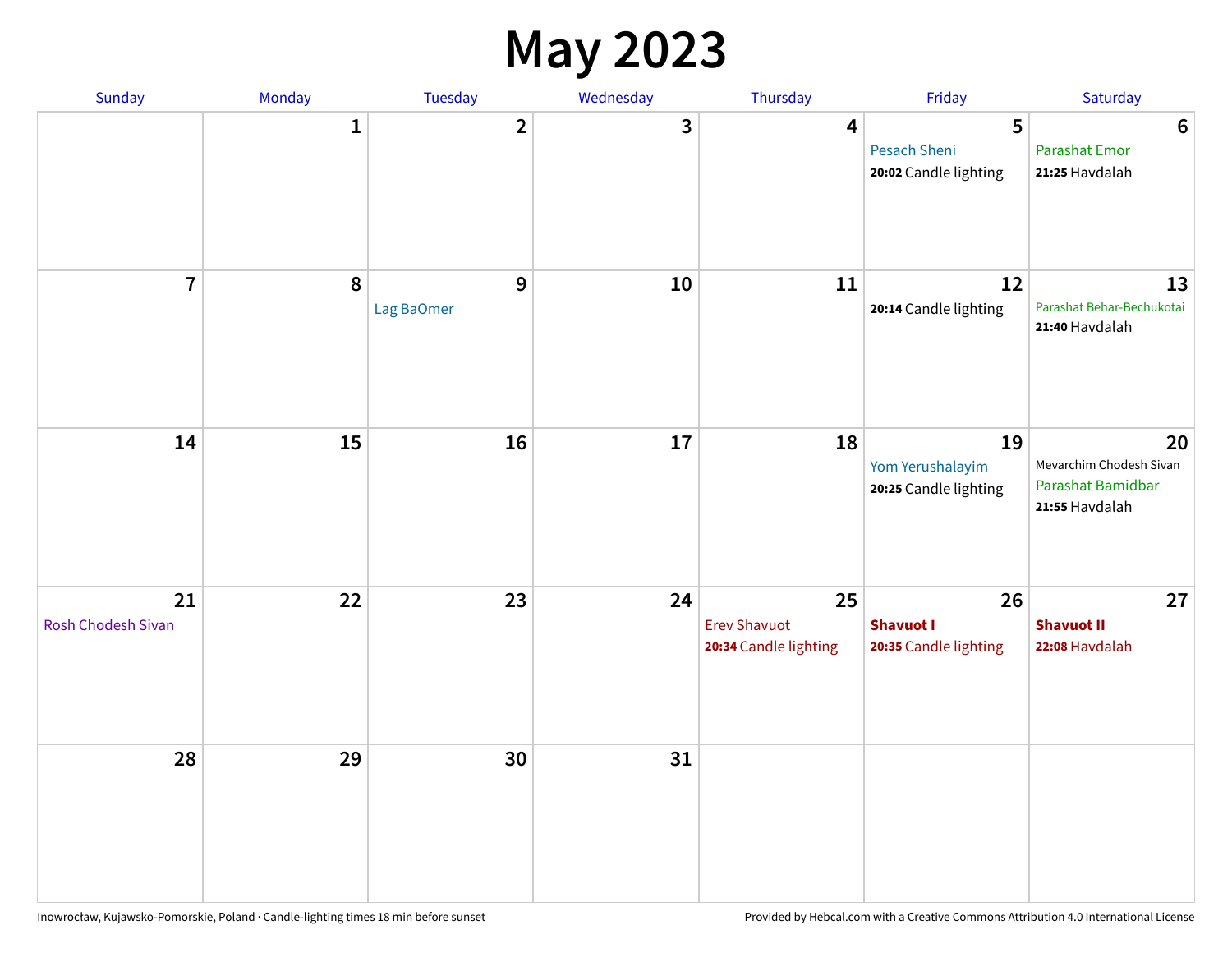#### **June 2023**

| Sunday                  | Monday                          | Tuesday                         | Wednesday      | Thursday | Friday                                  | Saturday                                                            |
|-------------------------|---------------------------------|---------------------------------|----------------|----------|-----------------------------------------|---------------------------------------------------------------------|
|                         |                                 |                                 |                | 1        | $\overline{2}$<br>20:44 Candle lighting | $\mathbf{3}$<br>Parashat Nasso<br>22:20 Havdalah                    |
| $\overline{\mathbf{4}}$ | 5                               | $\bf 6$                         | $\overline{7}$ | 8        | $9$<br>20:51 Candle lighting            | 10<br>Parashat Beha'alotcha<br>22:29 Havdalah                       |
| ${\bf 11}$              | $12\,$                          | 13                              | 14             | 15       | 16<br>20:55 Candle lighting             | 17<br>Mevarchim Chodesh Tamuz<br>Parashat Sh'lach<br>22:35 Havdalah |
| 18                      | 19<br><b>Rosh Chodesh Tamuz</b> | 20<br><b>Rosh Chodesh Tamuz</b> | 21             | 22       | 23<br>20:57 Candle lighting             | 24<br>Parashat Korach<br>22:37 Havdalah                             |
| 25                      | 26                              | 27                              | 28             | 29       | 30<br>20:57 Candle lighting             |                                                                     |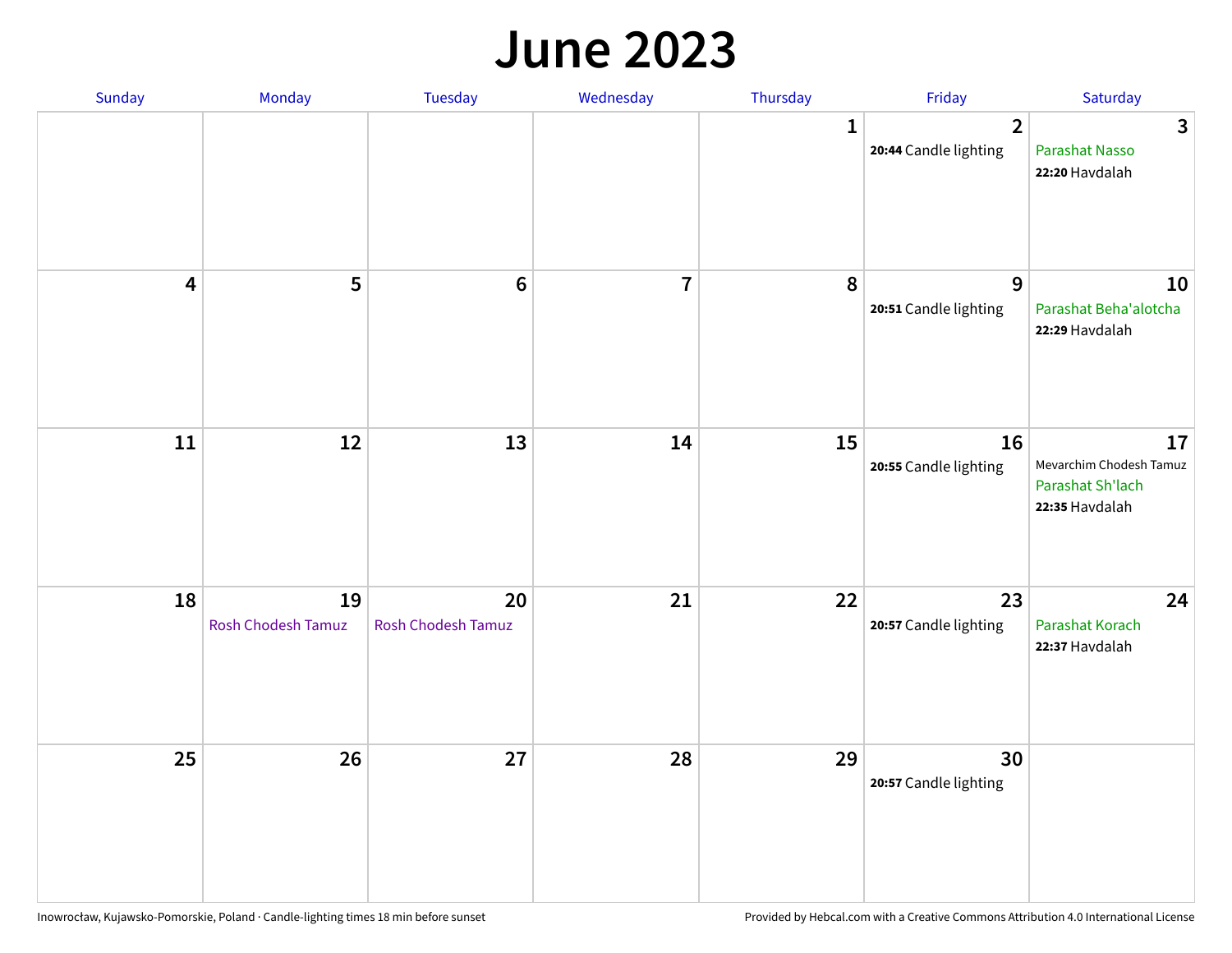## **July 2023**

| Sunday         | Monday       | <b>Tuesday</b> | Wednesday                                   | Thursday                                                 | Friday                                  | Saturday                                                              |
|----------------|--------------|----------------|---------------------------------------------|----------------------------------------------------------|-----------------------------------------|-----------------------------------------------------------------------|
|                |              |                |                                             |                                                          |                                         | $\mathbf 1$<br>Parashat Chukat-Balak<br>22:34 Havdalah                |
| $\overline{2}$ | $\mathbf{3}$ | 4              | 5                                           | $6\phantom{1}6$<br><b>Tzom Tammuz</b><br>22:13 Fast ends | $\overline{7}$<br>20:53 Candle lighting | 8<br><b>Parashat Pinchas</b><br>22:28 Havdalah                        |
| 9              | 10           | 11             | 12                                          | 13                                                       | 14<br>20:47 Candle lighting             | 15<br>Mevarchim Chodesh Av<br>Parashat Matot-Masei<br>22:18 Havdalah  |
| 16             | 17           | 18             | 19<br>Rosh Chodesh Av                       | 20                                                       | 21<br>20:39 Candle lighting             | 22<br><b>Shabbat Chazon</b><br>Parashat Devarim<br>22:06 Havdalah     |
| 23             | 24           | 25             | 26<br>20:50 Fast begins<br>Erev Tish'a B'Av | 27<br>Tish'a B'Av<br>21:43 Fast ends                     | 28<br>20:29 Candle lighting             | 29<br><b>Shabbat Nachamu</b><br>Parashat Vaetchanan<br>21:52 Havdalah |
| 30             | 31           |                |                                             |                                                          |                                         |                                                                       |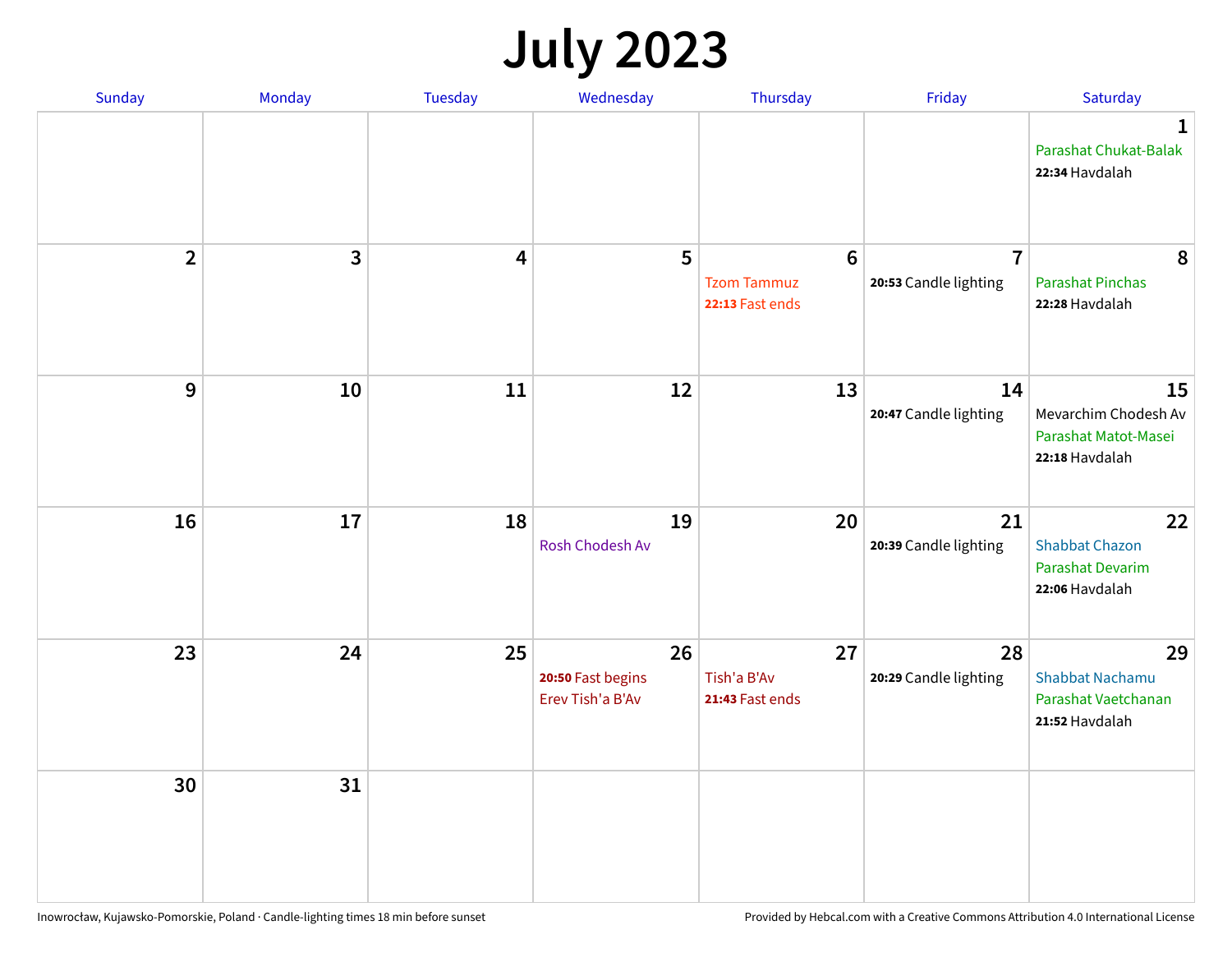## **August 2023**

| Sunday           | Monday         | Tuesday      | Wednesday               | Thursday                | Friday                                                                     | Saturday                                                         |
|------------------|----------------|--------------|-------------------------|-------------------------|----------------------------------------------------------------------------|------------------------------------------------------------------|
|                  |                | $\mathbf{1}$ | $\mathbf{2}$<br>Tu B'Av | 3                       | $\overline{\mathbf{4}}$<br>20:17 Candle lighting                           | 5<br><b>Parashat Eikev</b><br>21:37 Havdalah                     |
| $\boldsymbol{6}$ | $\overline{7}$ | 8            | $\mathbf 9$             | 10                      | 11<br>20:04 Candle lighting                                                | 12<br>Mevarchim Chodesh Elul<br>Parashat Re'eh<br>21:20 Havdalah |
| 13               | 14             | 15           | 16                      | 17<br>Rosh Chodesh Elul | 18<br>Rosh Hashana LaBehemot<br>Rosh Chodesh Elul<br>19:49 Candle lighting | 19<br><b>Parashat Shoftim</b><br>21:03 Havdalah                  |
| 20               | 21             | 22           | 23                      | 24                      | 25<br>19:34 Candle lighting                                                | 26<br>Parashat Ki Teitzei<br>20:46 Havdalah                      |
| 27               | 28             | 29           | 30                      | 31                      |                                                                            |                                                                  |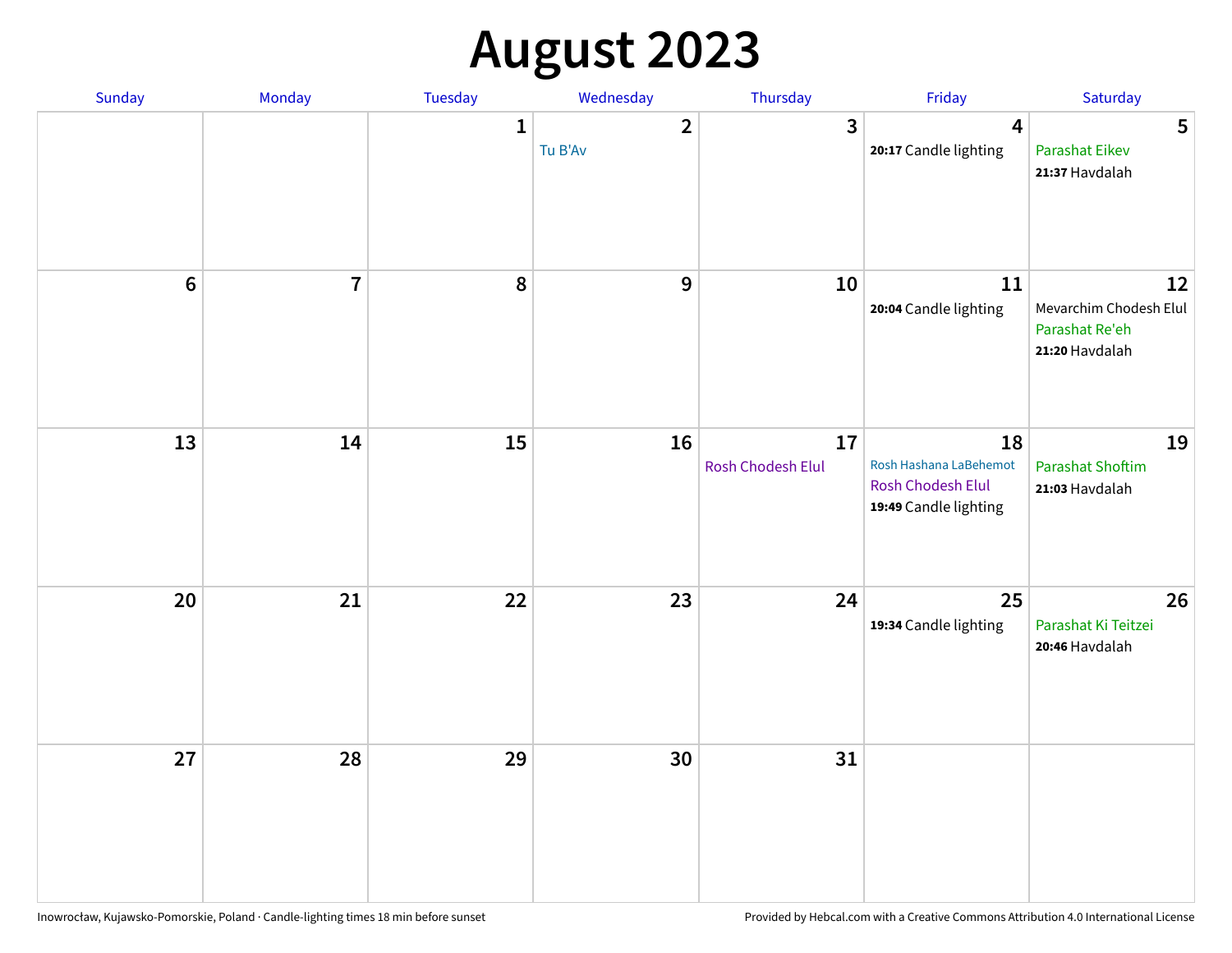## **September 2023**

| Sunday                                                | Monday                                                             | <b>Tuesday</b> | Wednesday       | Thursday       | Friday                                            | Saturday                                                            |
|-------------------------------------------------------|--------------------------------------------------------------------|----------------|-----------------|----------------|---------------------------------------------------|---------------------------------------------------------------------|
|                                                       |                                                                    |                |                 |                | 1<br>19:18 Candle lighting                        | $\overline{2}$<br>Parashat Ki Tavo<br>20:28 Havdalah                |
| 3                                                     | $\overline{\mathbf{4}}$                                            | 5              | $6\phantom{1}6$ | $\overline{7}$ | 8<br>19:01 Candle lighting                        | 9<br>Leil Selichot<br>Parashat Nitzavim-Vayeilech<br>20:10 Havdalah |
| 10                                                    | 11                                                                 | 12             | 13              | 14             | 15<br>Erev Rosh Hashana<br>18:45 Candle lighting  | 16<br>Rosh Hashana 5784<br>19:52 Candle lighting                    |
| 17<br><b>Rosh Hashana II</b><br>19:50 Havdalah        | 18<br>04:40 Fast begins<br><b>Tzom Gedaliah</b><br>19:38 Fast ends | 19             | 20              | 21             | 22<br>18:28 Candle lighting                       | 23<br><b>Shabbat Shuva</b><br>Parashat Ha'Azinu<br>19:35 Havdalah   |
| 24<br><b>Erev Yom Kippur</b><br>18:23 Candle lighting | 25<br><b>Yom Kippur</b><br>19:30 Havdalah                          | 26             | 27              | 28             | 29<br><b>Erev Sukkot</b><br>18:11 Candle lighting | 30<br>Sukkot I<br>19:18 Candle lighting                             |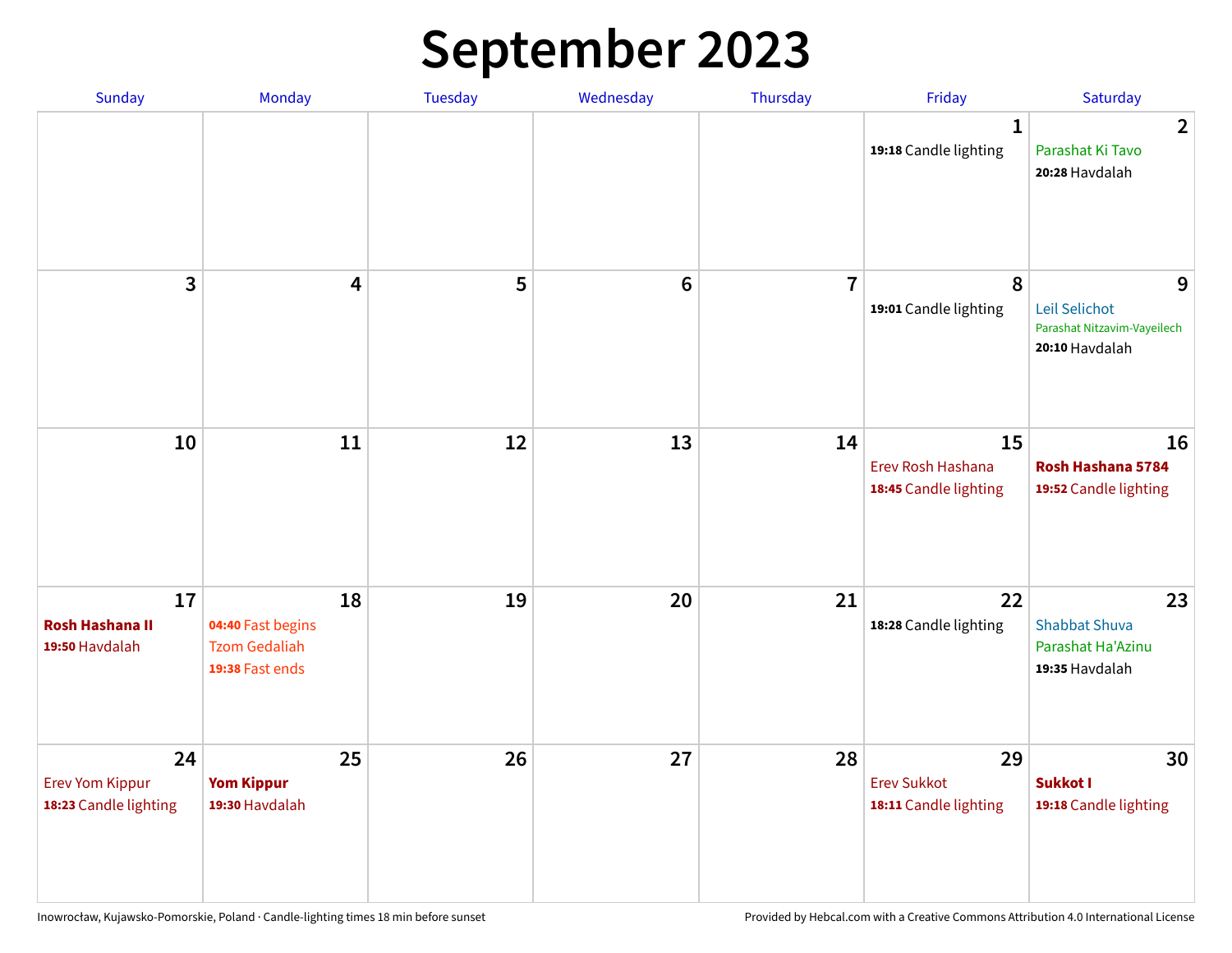### **October 2023**

| Sunday                                             | <b>Monday</b>                       | <b>Tuesday</b>        | Wednesday            | Thursday              | Friday                                                               | Saturday                                                                       |
|----------------------------------------------------|-------------------------------------|-----------------------|----------------------|-----------------------|----------------------------------------------------------------------|--------------------------------------------------------------------------------|
| $\mathbf{1}$<br><b>Sukkot II</b><br>19:16 Havdalah | $\overline{2}$<br>Sukkot III (CH"M) | 3<br>Sukkot IV (CH"M) | 4<br>Sukkot V (CH"M) | 5<br>Sukkot VI (CH"M) | $6\phantom{1}$<br>Sukkot VII (Hoshana Raba)<br>17:55 Candle lighting | 7<br><b>Shmini Atzeret</b><br>19:02 Candle lighting                            |
| 8<br><b>Simchat Torah</b><br>18:59 Havdalah        | 9                                   | 10                    | 11                   | 12                    | 13<br>17:39 Candle lighting                                          | 14<br>Mevarchim Chodesh Cheshvan<br><b>Parashat Bereshit</b><br>18:46 Havdalah |
| 15<br>Rosh Chodesh Cheshvan                        | 16<br>Rosh Chodesh Cheshvan         | 17                    | 18                   | 19                    | 20<br>17:23 Candle lighting                                          | 21<br>Parashat Noach<br>18:31 Havdalah                                         |
| 22<br>Yom HaAliyah School Observance               | 23                                  | 24                    | 25                   | 26                    | 27<br>17:08 Candle lighting                                          | 28<br>Parashat Lech-Lecha<br>18:18 Havdalah                                    |
| 29                                                 | 30                                  | 31                    |                      |                       |                                                                      |                                                                                |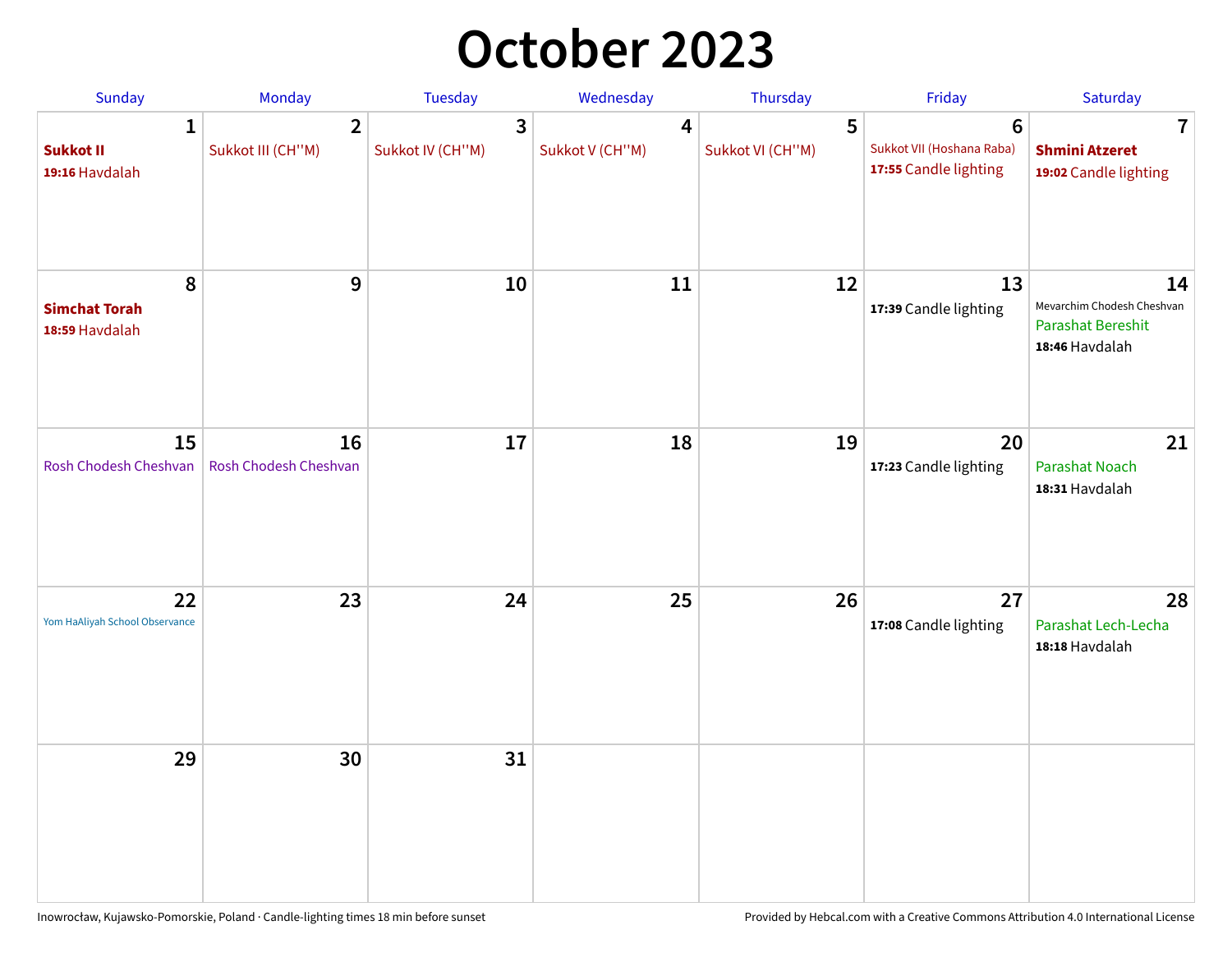#### **November 2023**

| Sunday | Monday         | Tuesday                   | Wednesday    | Thursday         | Friday                                  | Saturday                                                                 |
|--------|----------------|---------------------------|--------------|------------------|-----------------------------------------|--------------------------------------------------------------------------|
|        |                |                           | $\mathbf{1}$ | $\overline{2}$   | $\overline{3}$<br>15:55 Candle lighting | $\overline{\mathbf{4}}$<br>Parashat Vayera<br>17:05 Havdalah             |
| 5      | $6\phantom{a}$ | $\overline{7}$            | ${\bf 8}$    | $\boldsymbol{9}$ | 10<br>15:42 Candle lighting             | 11<br>Mevarchim Chodesh Kislev<br>Parashat Chayei Sara<br>16:54 Havdalah |
| 12     | 13<br>Sigd     | 14<br>Rosh Chodesh Kislev | 15           | 16               | 17<br>15:32 Candle lighting             | 18<br>Parashat Toldot<br>16:46 Havdalah                                  |
| 19     | 20             | $21$                      | 22           | 23               | 24<br>15:23 Candle lighting             | 25<br>Parashat Vayetzei<br>16:39 Havdalah                                |
| 26     | 27             | 28                        | 29           | 30               |                                         |                                                                          |